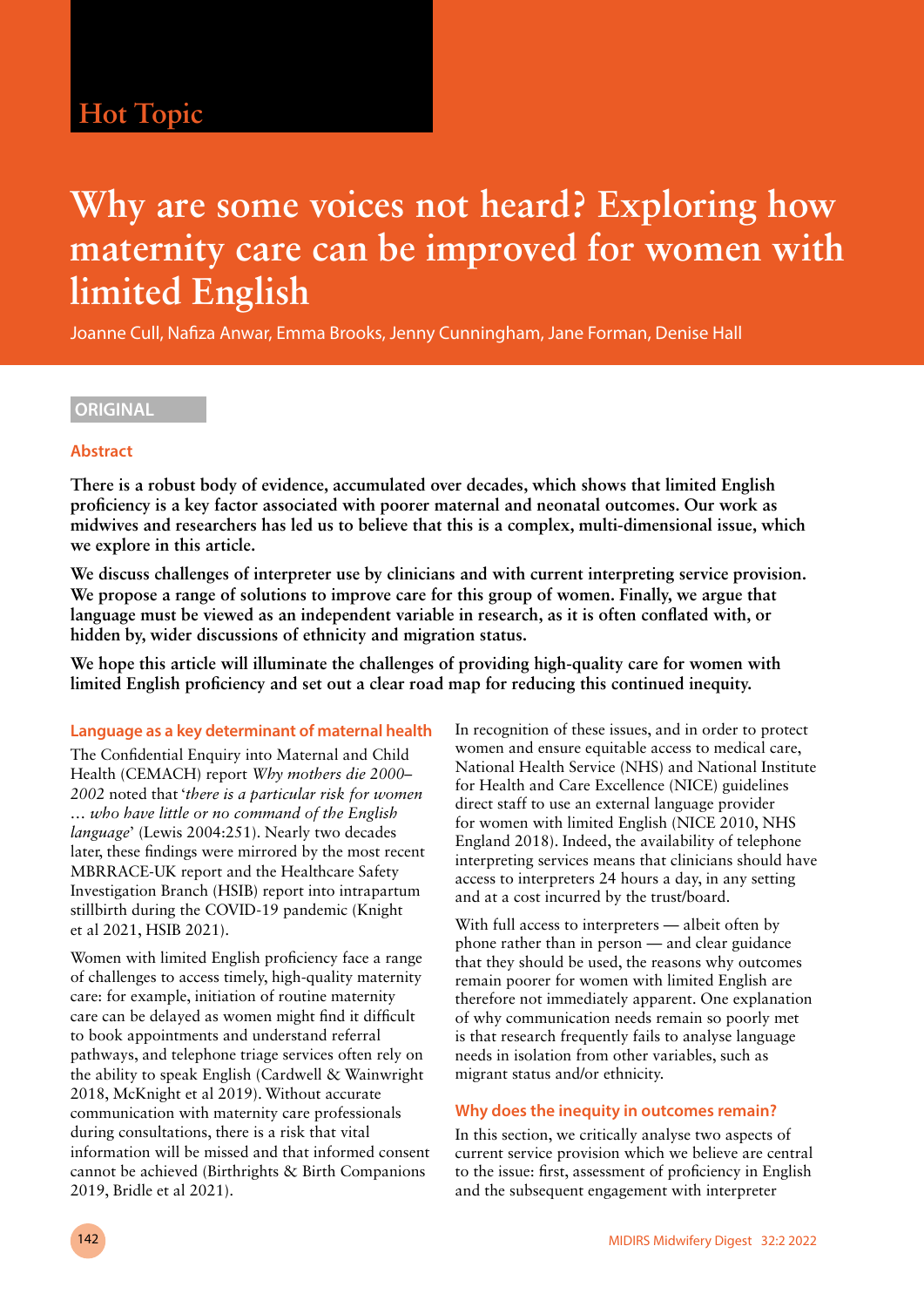support; and, second, challenges with the use of interpreters.

Multiple reviews of adverse maternal and neonatal events reiterate a common theme: despite a lack of proficiency in English, some women are not provided with an interpreter (Cardwell & Wainwright 2018, Birthrights & Birth Companions 2019, Knight et al 2021). There are a number of reasons why this may be including that, in the spectrum of women who speak perfect English and those who speak none, there is a substantial 'grey' area. Maternity care professionals currently receive no training on how to assess English language proficiency. This very likely leads to clinicians assuming that women have more advanced linguistic skills than they do, particularly if women are diffident or appear to have stronger speaking ability than comprehension. In other cases, a clinician may rely on a woman's own assessment of whether an interpreter is necessary. While this may enable autonomy and facilitate choice, some women may underestimate their own language needs particularly with regard to medical terminology. Bhatia & Wallace (2007) note that women may also refuse an interpreter because of concerns about compromised confidentiality. Conversely, women have reported being denied their request for an interpreter (Thalassis 2013).

Moreover, language difference is not always perceived as problematic by maternity professionals. Recent literature demonstrates that health professionals regularly employ a variety of communicative strategies to navigate understanding (Roberts & Sarangi 2005), with midwives excelling at reformulating information in a way that demonstrates an orientation to patient-centred care and promoting active participation (Baraldi & Luppi 2015). In addition, it may be that midwives used to a diverse patient population regularly 'get by' without incidence and are developing an (over) reliance on translation software despite a potential for unreliability (Parsons et al 2014, Cox & Maryns 2021).

Midwives work within an increasingly pressurised maternity care system: workforce challenges within maternity services are well documented (Cull et al 2020). Standardised appointment times cannot accommodate the additional time necessary for interpreted consultations so time pressures may result in reluctance to use interpreters (Phillimore 2015). Maternity professionals may also feel that having an interpreter in the room makes conversations feel impersonal, affecting their ability to form a strong relationship with women (Defibaugh 2014).

A misjudgment of women's language needs at the initial appointment can have consequences throughout the perinatal period. This initial appointment is a crucial opportunity to understand pre-existing health conditions and important medical and social history. Additionally, in many cases,

interpreters are booked for further appointments based on this assessment, so there can be a knockon effect for future care. We have also noted that, while in some NHS trusts/boards there is clear documentation when an interpreter is required (such as a 'flag'), in other systems it is less explicit, making it necessary to go back to the record of the initial midwife appointment. Furthermore, some systems don't record language spoken, but country of origin, which is unhelpful if multiple languages are spoken in that country. Although these may appear to be small frustrations, we believe they can discourage health care professionals, working within an already highly pressurised system, from using interpreters.

The use of family or friends to interpret is also problematic and there is clear guidance that this should not take place (NHS England 2018). There are a number of ways in which reliance on untrained individuals can present practical and ethical dilemmas, for example, family or friends may omit, misunderstand or mistranslate information, compromise privacy or potentially place women under duress, inadvertent or otherwise (Angelelli 2004, Flores et al 2012, Moyer 2013, Cox & Maryns 2021). Despite an established awareness of the potential for communicative errors, the HSIB report into stillbirths during the first phase of the COVID-19 pandemic (HSIB 2021) identified that relatives were frequently used to translate when women were accessing unplanned maternity care, such as attendance at the triage unit.

An additional point to consider is that of health literacy, as even among the general population who speak English as a first language, 42 per cent of adults lack adequate health literacy skills to understand and use everyday health care information (Public Health England & UCL Institute of Health Equity 2015). Written information is vital to ensure women understand and have the time to make decisions about their care, with the input of partners or family if they wish. However, even if patient information is available in a woman's primary language, it may not be written at a level of general comprehension (Public Health England & UCL Institute of Health Equity 2015).

We believe that there are shortcomings with the current provision of interpreter service. Brooks (2021) analysed 12 antenatal appointments and found that, unbeknownst to the midwife, there were frequent misunderstandings during interpreted consultations, both by childbearing women and informal and professional interpreters. This was compounded by midwives struggling to explain scientific terms clearly. There is a lack of transparency around industryspecific interpreter training, and as interpreters work across a variety of health care settings, they may be unfamiliar with the range of specific terminology used in maternity care. It is difficult to ensure interpreter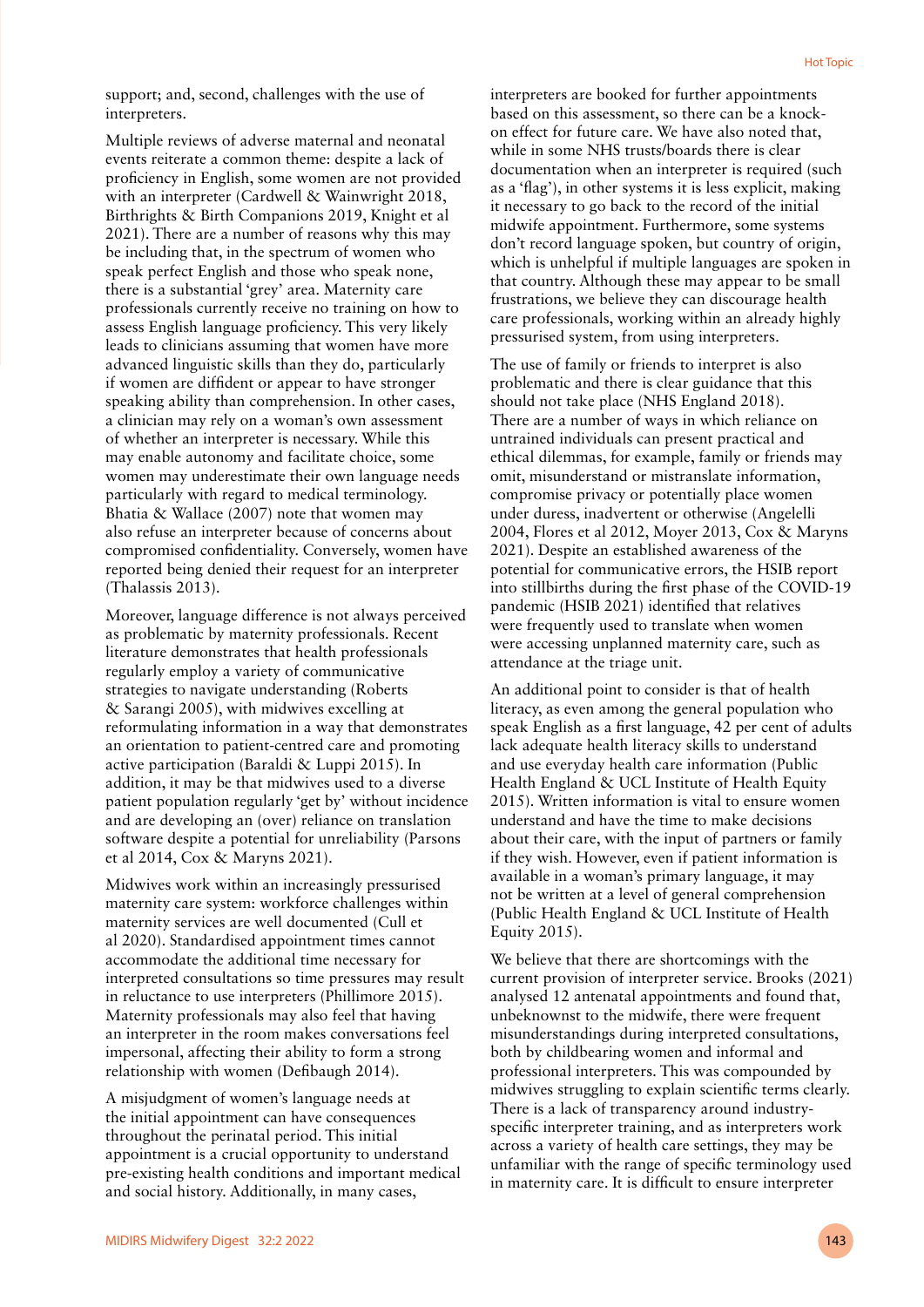continuity, meaning women — and clinicians — have to form new relationships at each appointment. Furthermore, some languages requested prove to be unavailable: in a review into stillbirths during the first phase of COVID-19, the HSIB noted '*the ability of healthcare services to deliver interpretation services does not appear to be resilient and it may not be feasible in all circumstances*' (HSIB 2021:81).

## **Recommendations**

In this section, we propose key actions to improve care for this group of women. We have tried to avoid insipid recommendations which overlook the complexity of the issues and instead focus on powerful measures with a long-term impact.

### **Creation of a specialist midwife role — improving care for women with limited English language proficiency**

Central to the role would be ensuring this group of women are represented in Maternity Voices Partnerships. While the specialist midwife role itself should be developed with the extensive input of the service-user group, it is likely to include adaptation of patient information, quality improvement, and education and training for maternity care professionals.

Patient information should be adapted to ensure it is available in a variety of languages, at an appropriate level of health literacy. This could be achieved through adapting information to rely less on language by increased use of pictures — ideally pictures which explicitly represent medical conditions, such as a woman with measles or a child with Down's syndrome. Creativity should be utilised to trial alternative means of disseminating information, such as audio or video. As one example, antenatal clinics commonly have televisions in their waiting rooms, which are used to disseminate health information in addition to advertising. Space could be given for local initiatives, such as a gestational diabetes and lifestyle choices video, narrated by a local health care professional in Tamil and Urdu. Such 'grassroots' initiatives foster inventiveness in meeting the language and health needs of the community, and again can be guided by service user groups. An important aspect of the role would be relationship building with other specialist midwives nationally, enabling best practice locally to be shared.

We suggest that a useful quality improvement exercise would be auditing a sample of notes of women who were identified at booking as needing an interpreter and establishing whether an interpreter was provided at each appointment. Reviewing the results of such an audit would help identify areas for improvement: for example, languages which are commonly spoken locally but for which interpreter access is inadequate, and variation in interpreter use among clinicians. We propose that the role includes in-service training

in advanced communication skills for clinicians and other client-facing staff (such as administrative and support staff). This recommendation is discussed in more detail below.

#### **Advanced communication skills training for clinicians**

We recommend that pre-registration and in-service training for maternity care professionals should include advanced communication skills. Such training should include assessing English proficiency, effective use of interpreters, and communicating directly with women where an interpreter is declined or unavailable. Crucially, professionals must be taught how to ensure effective communication has taken place, using techniques such as teach-back and chunk and check (The Health Literacy Place 2021).

The NHS has a highly diverse, multilingual workforce. However, current guidance specifies that staff should only use language skills to help patients make appointments and identify communication needs, not to translate clinical information (NHS England 2018). We believe this is short-sighted and that enabling staff to use additional language skills, where they feel confident to do so, would improve the quality of care and reduce unnecessary health service expenditure on interpreters. We advise that an NHS audit of staff languages is commissioned, so that this specialist skill can be recognised and used most effectively.

#### **Improvement of interpreter provision**

We propose that national guidelines are developed for interpreter training, support and annual review and that compliance is monitored. Such training should include medical terminology and an assessment of health literacy to reduce misunderstandings.

We recommend that efforts are made to ensure continuity of in-person interpreters as far as possible as this enables a relationship of trust to be developed between midwife, woman and interpreter and aids clear communication (see also Bridle et al 2021). Bilingual health advocates, directly employed by the local NHS trust/board, have been used within maternity services to interpret and ensure women have the information and support they need to make informed decisions about their care (Hatherall et al 2016). We suggest this approach is adopted more widely to supplement the provision of outsourced interpreters.

Consideration should also be given to the introduction of community-based bilingual doulas and breastfeeding specialists (Happy Baby Community 2021). These staff may also be able to highlight cultural insensitivities or discrimination within existing care. We acknowledge that, in smaller communities, advocates may know the woman or her family personally, and telephone interpreters may be the best solution in order to maintain privacy.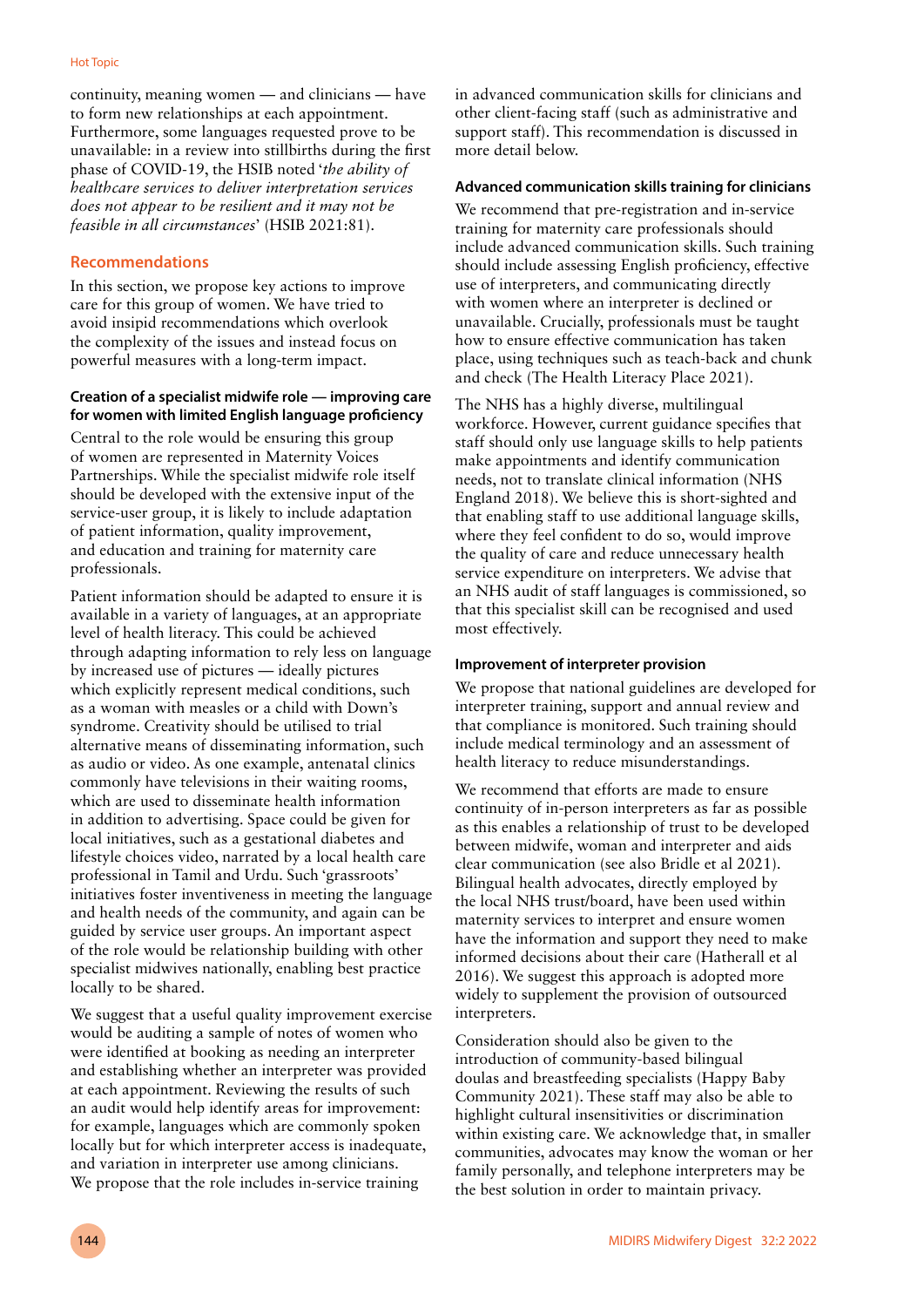#### **Language as a protected characteristic**

NHS commissioning guidelines on interpreting and translation recognise the potential for linguistic difference to affect access to health: in specific reference to 'patients who do not speak English', there is an emphasis upon '*the need to reduce inequalities between patients with respect to: their ability to access health services; and the outcomes achieved for them by the provision of health services*' (NHS England 2018:16).

The Equality Act (2010) protects against discrimination based on any of nine 'protected characteristics', including sex, age, and disability status. Given that language concordance is seen to play an integral role in outcomes and experience, we recommend that consideration is given to designating language as a protected characteristic. We believe this would go some way to ensuring that recommendations become standards, redressing potential discrimination and legally enshrining the right for women to have access to linguistically concordant health care.

#### **Separation of language ability as a variable within research**

Migrant status and ethnicity are associated with increased risk of poor maternal and neonatal outcomes compared to non-migrant or White women (Knight et al 2021). However, these issues are rarely examined independently, and there is little recognition that limited English proficiency, irrespective of ethnicity or immigration status, is associated with poorer outcomes. Conflating ethnicity, migration and linguistic proficiency obscures the very different underlying causes for each. Poorer outcomes for migrant women are likely to be due, at least in part, to poor prior health care, deprivation and hesitance in seeking help. Ethnicity might impact care due to racism, microaggressions, discrimination or the perception that discrimination might take place. Linguistic ability, on the other hand, affects the ability of women to communicate effectively with maternity care professionals, which is required, indeed essential, for safe and high-quality care. We feel it is vital that researchers begin to analyse language needs as an independent variable, so that communication challenges are better understood and can be addressed.

#### **Conclusion**

Despite clear guidance on the use of interpreters and widespread availability of interpreting services, women with limited English proficiency continue to experience worse outcomes and report poorer experiences of maternity care.

We are not powerless to make meaningful changes. The first step in improving care for this group of women is the creation of a specialist midwife role

who would work with service users to advance their interests.

It is vital that clinicians receive advanced communication skills training, and that current inadequacies in interpreter provision are addressed. Inclusion of language as a protected characteristic under the Equality Act would legally enshrine the right for women to have appropriate interpreter access.

Finally, we assert that analysing communication challenges independently from ethnicity and migrant status enables us to see that improving communication is a highly modifiable risk factor and in many cases is low-cost and straightforward to implement.

#### **Funding**

Joanne Cull is funded by a National Institute for Health Research (NIHR) Wellbeing of Women Doctoral Fellowship. The views expressed in this paper are those of the authors and not necessarily those of Wellbeing of Women, the NHS, the NIHR or the Department of Health and Social Care.

Jenny Cunningham is in receipt of a Doctoral Studentship from Kingston University.

#### **Authors**

*Joanne Cull RM, NIHR Wellbeing of Women Doctoral Fellow, UCLan. Email: jcull@uclan.ac.uk. Twitter: @culljoanne*

*Nafiza Anwar RM, Lead Midwife Maternal Medicine Network for North East London CCG. Twitter: @nafiza\_anwar*

*Dr Emma Brooks, Lecturer, Institute of Education, University College London. Twitter: @esolgirl*

*Jenny Cunningham RM, Doctoral Student, Kingston and St George's University of London and RCM Research Advisor. Twitter: @djennymidwife*

*Jane Forman RM, Senior Midwifery Lecturer, Kingston University and St George's University of London. Twitter: @janesunshine7*

*Denise Hall RM, Senior Midwifery Lecturer, Kingston and St George's University of London.*

*We are a writing collective comprising five midwives (academics, educators, and practising clinicians) and a sociolinguist. This essay grew from many conversations over the last year about the challenges women with limited English face in accessing maternity care.*

#### **References**

Angelelli CV (2004). *Medical interpreting and cross-cultural communication*. Cambridge: Cambridge University Press.

Baraldi C, Luppi L (2015). Ways of overcoming linguistic barriers in healthcare intercultural communication. *Language and Intercultural Communication* 15(4):581-99.

Bhatia R, Wallace P (2007). Experiences of refugees and asylum seekers in general practice: a qualitative study. *BMC Family*